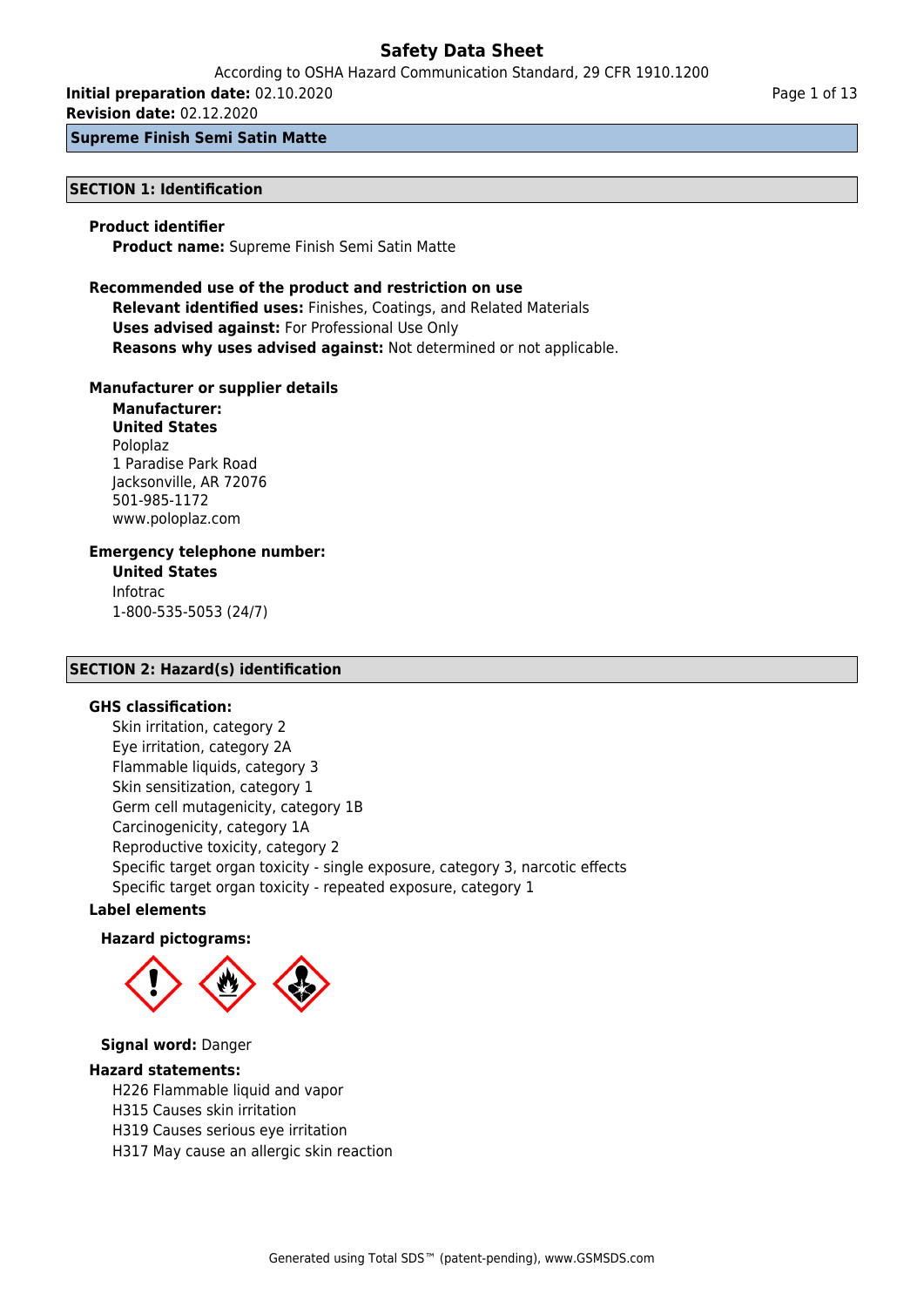According to OSHA Hazard Communication Standard, 29 CFR 1910.1200

**Initial preparation date:** 02.10.2020

**Revision date:** 02.12.2020

## **Supreme Finish Semi Satin Matte**

H340 May cause genetic defects (state route of exposure if it is conclusively proven that no other routes of exposure cause the hazard).

H350 May cause cancer (state route of exposure if it is conclusively proven that no other routes of exposure cause the hazard)

H361 Suspected of damaging fertility or the unborn child (state specific effect if known) (state route of exposure if it is conclusively proven that no other routes of exposure cause the hazard) H336 May cause drowsiness or dizziness

H372 Causes damage to organs (state all organs affected, if known) through prolonged or repeated exposure (state route of exposure if it is conclusively proven that no other routes of exposure cause the hazard)

## **Precautionary statements:**

P264 Wash skin thoroughly after handling

P280 Wear protective gloves/protective clothing/eye protection/face protection

P210 Keep away from heat/sparks/open flames/hot surfaces. No smoking

P233 Keep container tightly closed

P240 Ground/bond container and receiving equipment

P241 Use explosion-proof electrical/ ventilating/ lighting/.../ equipment

P242 Use only non-sparking tools

P243 Take precautionary measures against static discharge

P261 Avoid breathing dust/fume/gas/mist/vapors/spray

P272 Contaminated work clothing must not be allowed out of the workplace

P201 Obtain special instructions before use

P202 Do not handle until all safety precautions have been read and understood

P271 Use only outdoors or in a well-ventilated area

P260 Do not breathe dust/fume/gas/mist/vapors/spray

P270 Do not eat, drink or smoke when using this product

P302+P352 IF ON SKIN: Wash with plenty of water/ …

P321 Specific treatment (see ... on this label)

P332+P313 If skin irritation occurs: Get medical advice/attention

P362 Take off contaminated clothing and wash it before reuse

P305+P351+P338 IF IN EYES: Rinse cautiously with water for several minutes. Remove contact lenses, if present and easy to do. Continue rinsing

P337+P313 If eye irritation persists: Get medical advice/attention

P303+P361+P353 IF ON SKIN (or hair): Take off immediately all contaminated clothing. Rinse skin with water/shower

P370+P378 In case of fire: Use ... to extinguish

P333+P313 If skin irritation or rash occurs: Get medical advice/attention

P363 Wash contaminated clothing before reuse

P308+P313 IF exposed or concerned: Get medical advice/attention

P304+P340 IF INHALED: Remove victim to fresh air and keep at rest in a position comfortable for breathing

P312 Call a POISON CENTER/doctor/.../if you feel unwell

P314 Get medical advice/attention if you feel unwell

P403+P235 Store in a well-ventilated place. Keep cool

P405 Store locked up

P403+P233 Store in a well-ventilated place. Keep container tightly closed

P501 Dispose of contents/container to…

**Hazards not otherwise classified:** None

## **SECTION 3: Composition/information on ingredients**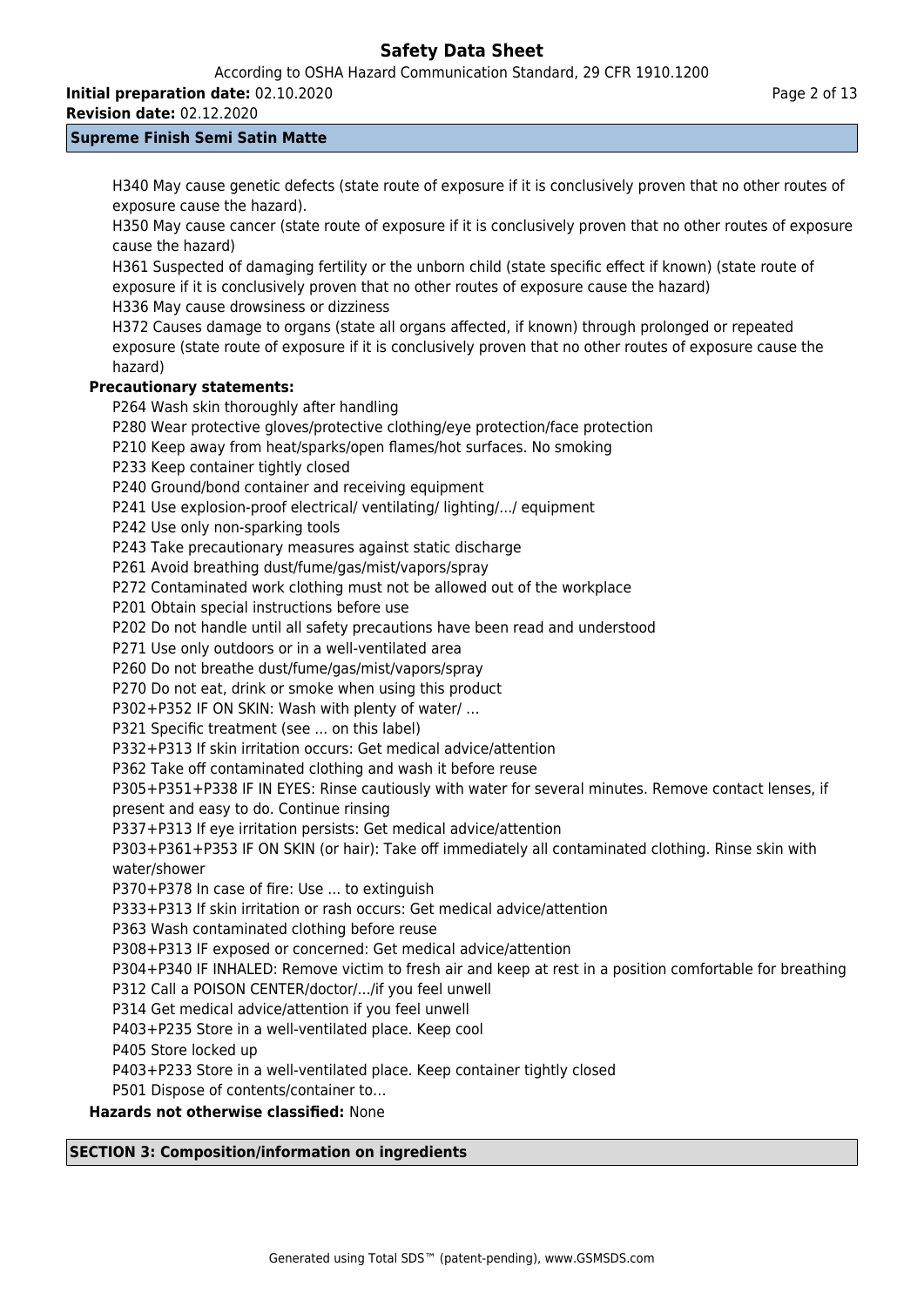## According to OSHA Hazard Communication Standard, 29 CFR 1910.1200

**Initial preparation date:** 02.10.2020

**Revision date:** 02.12.2020

#### **Supreme Finish Semi Satin Matte**

| <b>Identification</b>        | <b>Name</b>                                 | Weight % |
|------------------------------|---------------------------------------------|----------|
| CAS number:<br>64742-47-8    | Distillates (petroleum), hydrotreated light | 45-60    |
| ' CAS number:<br>112926-00-8 | Silica gel, precipitated, crystalline free  | $2 - 6$  |

### **Additional Information:** None

### **SECTION 4: First aid measures**

## **Description of first aid measures**

### **General notes:**

Show this Safety Data Sheet to the doctor in attendance.

### **After inhalation:**

If inhaled, remove person to fresh air and place in a position comfortable for breathing. Keep person at rest. If breathing is difficult, administer oxygen. If breathing has stopped, provide artificial respiration. If experiencing respiratory symptoms, seek medical advice/attention.

If inhaled, remove person to fresh air and place in a position comfortable for breathing. Keep person at rest. If breathing is difficult, administer oxygen. If breathing has stopped, provide artificial respiration. If symptoms develop or persist, seek medical advice/attention.

### **After skin contact:**

Remove contaminated clothing and shoes. Rinse skin with copious amounts of water [shower] for several minutes. Launder contaminated clothing before reuse. If symptoms develop or persist, seek medical advice/attention.

#### **After eye contact:**

Rinse eyes with plenty of water for several minutes. Remove contact lenses if present and easy to do so. Protect unexposed eye. If symptoms develop or persist, seek medical advice/attention.

Rinse eyes with plenty of gently flowing lukewarm water for 15 minutes. Remove contact lenses if present and easy to do so. Protect unexposed eye. If symptoms develop or persist, seek medical advice/attention.

## **After swallowing:**

If swallowed, DO NOT induce vomiting unless told to do so by a physician or poison control center. Rinse mouth with water. Never give anything by mouth to an unconscious person. If spontaneous vomiting occurs, place on the left side with head down to prevent aspiration of liquid into the lungs. If symptoms develop or persist, seek medical advice/attention.

## **Most important symptoms and effects, both acute and delayed**

#### **Acute symptoms and effects:**

Skin contact may result in redness, pain, burning and inflammation.

Eye contact may result in irritation, redness, pain, inflammation, itching, burning and tearing.

Product is highly flammable. Exposure to sources of ignition may cause physical injury.

Dermal exposure may cause an allergic skin reaction. Symptoms may include irritation, redness, pain, rash, inflammation, itching, burning and dermatitis.

Inhalation may have adverse effects on the central nervous system. Symptoms may include drowsiness, dizziness, headache, nausea and lowering of consciousness. Acute overexposure via inhalation may result in respiratory distress, confusion and unconsciousness.

## **Delayed symptoms and effects:**

Page 3 of 13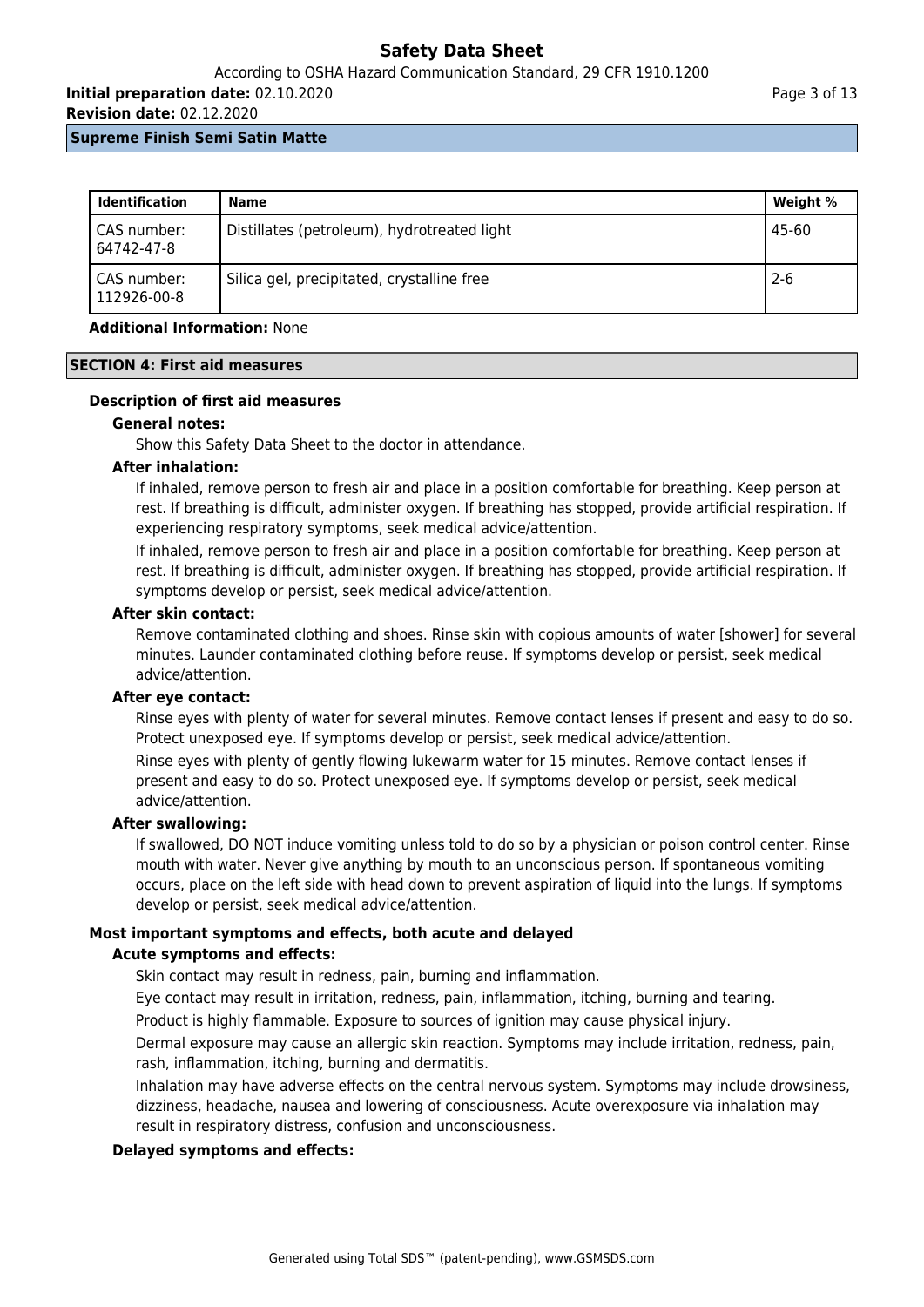According to OSHA Hazard Communication Standard, 29 CFR 1910.1200

**Initial preparation date:** 02.10.2020

**Revision date:** 02.12.2020

#### **Supreme Finish Semi Satin Matte**

Effects are dependent on exposure (dose, concentration, contact time).

Exposure may cause genetic defects.

Exposure may cause cancer.

Long term exposure may affect fertility. Symptoms include, but are not limited to: menstrual problems, altered sexual behavior/fertility/ and pregnancy outcome. Long term exposure may also affect development of the unborn child. Symptoms include, but are not limited to: intrauterine growth retardation, pre-term birth, birth defects and postnatal death.

Causes damage to organs through prolonged or repeated exposure. Effects are dependent on exposure (dose, concentration, contact time).

### **Immediate medical attention and special treatment**

### **Specific treatment:**

Effects are dependent on exposure (dose, concentration, contact time).

Overexposure via inhalation requires urgent medical treatment.

#### **Notes for the doctor:**

Treat symptomatically.

## **SECTION 5: Firefighting measures**

### **Extinguishing media**

### **Suitable extinguishing media:**

Alcohol- resistant foam, Dry chemical or Carbon dioxide Dry chemical, CO2, water spray or alcohol-resistant foam. Water mist/fog, carbon dioxide, dry chemical or alcohol resistant foam.

## **Unsuitable extinguishing media:**

None known

Do not use water jet as an extinguisher.

Do not use water jet.

## **Specific hazards during fire-fighting:**

Evacuate all personnel to a predetermined safe location, no less than 2,500 feet in all directions. Can explode or detonate under fire conditions. Burning material may produce toxic vapors.

Flammable liquid. Will be easily ignitable by heat, sparks or flames. Vapors may form explosive mixtures with air. Vapors may travel to source of ignition and flash back. Most vapors are heavier than air. They will spread along ground and collect in low or confined areas (sewers, basements, tanks). Vapor explosion hazard indoors, outdoors or in sewers. Runoff to sewer may create fire or explosion hazard. Containers may explode when heated. Inhalation or contact with material may irritate or burn skin and eyes. Fire may produce irritating, corrosive and/or toxic gases. Vapors may cause dizziness or suffocation.

Thermal decomposition may produce irritating/toxic fumes/gases.

Evacuate all personnel to a predetermined safe location, no less than 2,500 feet in all directions.

Can explode or detonate under fire conditions. Burning material may produce toxic vapors.

Thermal decomposition may produce irritating/toxic fumes/gases.

## **Special protective equipment for firefighters:**

Fire-fighters should wear appropriate protective equipment and self-contained breathing apparatus (SCBA) Fire-fighters should wear appropriate protective equipment and self-contained breathing apparatus (SCBA with a full-face piece operated in positive pressure mode).

Fire-fighters should wear appropriate protective equipment and self-contained breathing apparatus (SCBA with a full-face piece operated in positive pressure mode).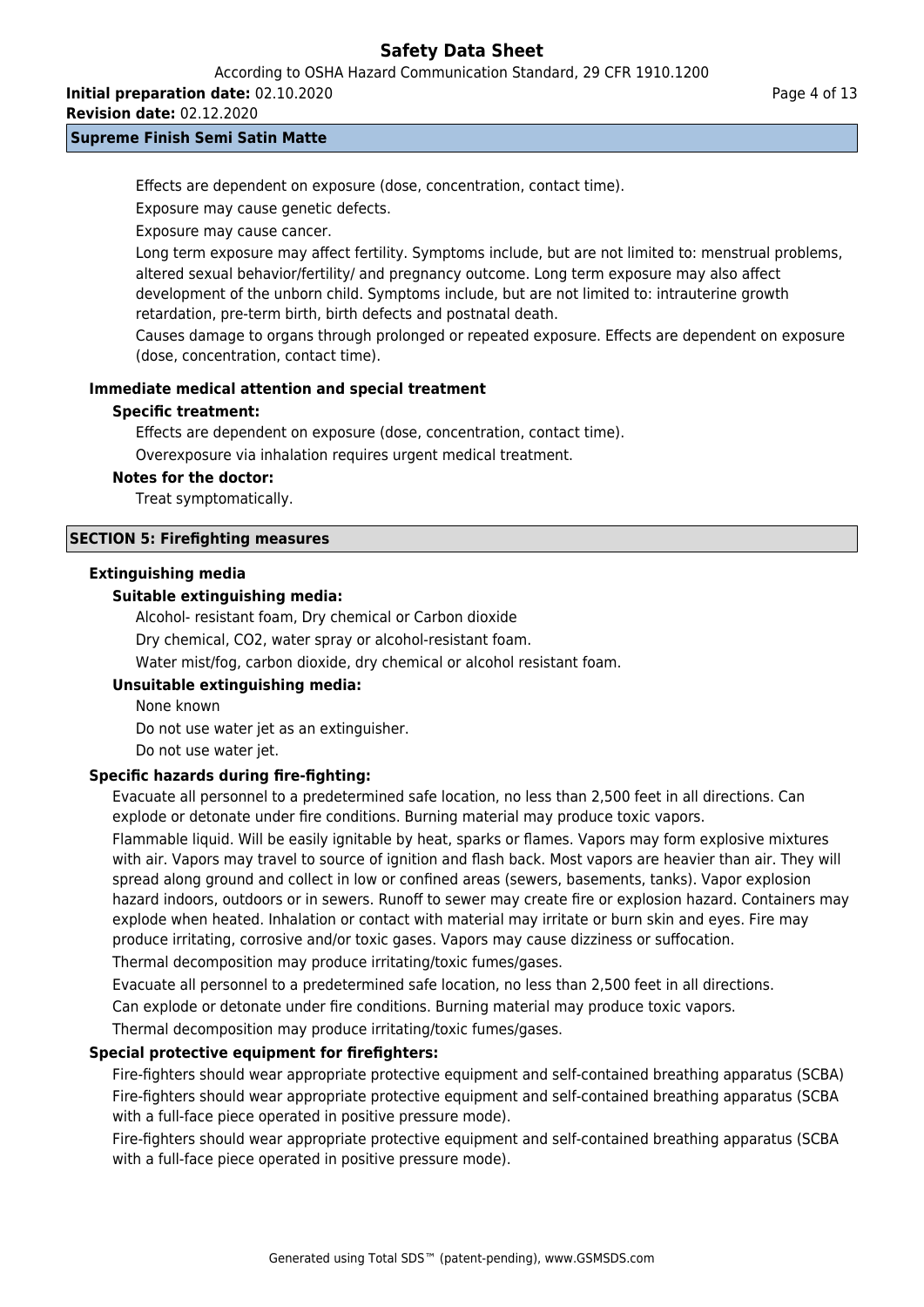According to OSHA Hazard Communication Standard, 29 CFR 1910.1200 **Initial preparation date:** 02.10.2020

**Revision date:** 02.12.2020

## **Supreme Finish Semi Satin Matte**

## **Special precautions:**

Avoid inhaling gases, fumes, mist, dust, vapor or aerosols. Avoid contact with eyes, skin, hair or clothing. Evacuate non-essential personnel. Ventilate closed spaces before entering. Consider initial evacuation for 300 meters in all directions. If tank/rail car is involved in the fire, ISOLATE for 800 meters in all directions. Fight fire from a maximum distance. Move containers from fire area if you can do it without risk. Use water spray/fog for cooling fire exposed containers. Withdraw immediately in case of rising sound from venting safety devices or discoloration of tank. Always stay away from tanks engulfed in fire. For massive fire, use unmanned hose holders or monitor nozzles. If this is impossible, withdraw from area and let fire burn. Stand by, at a safe distance, with extinguisher ready for possible re-ignition. A vapor-suppressing foam may be used to reduce vapors. Avoid unnecessary run-off of extinguishing media which may cause pollution. Do not handle damaged containers unless specialized to do so.

Avoid contact with skin, eyes, hair and clothing. Do not breathe fumes/gas/mists/aerosols/vapors/dusts. Move containers from fire area if safe to do so. Use water spray/fog for cooling fire exposed containers. Avoid unnecessary run-off of extinguishing media which may cause pollution.

Avoid inhaling gases, fumes, mist, dust, vapor or aerosols.

Avoid contact with eyes, skin, hair or clothing.

Avoid contact with skin, eyes, hair and clothing. Do not breathe fumes/gas/mists/aerosols/vapors/dusts. Move containers from fire area if safe to do so. Use water spray/fog for cooling fire exposed containers. Avoid unnecessary run-off of extinguishing media which may cause pollution.

### **SECTION 6: Accidental release measures**

### **Personal precautions, protective equipment and emergency procedures:**

Wear respiratory protection. Avoid breathing vapours, mist or gas. Ensure adequate ventilation. Evacuate personnel to safe areas. For personal protection see section 8.

Wear recommended personal protective equipment (See Section 8).

Avoid contact with eyes, skin and clothing. Eliminate all sources of ignition.

Ensure adequate ventilation.

Use spark-proof tools and explosion-proof equipment and provide adequate ventilation.

Shut off all possible sources of ignition and avoid friction and impact.

Keep unnecessary personnel away.

Keep people away from and upwind of spill/leak.

Wear appropriate protective equipment and clothing during clean-up.

Local authorities should be advised if significant spillages cannot be contained.

For personal protection, see section 8 of the SDS.

Keep unnecessary personnel away. Keep people away from and upwind of spill/leak. Wear appropriate protective equipment and clothing during clean-up. Ensure adequate ventilation. Local authorities should be advised if significant spillages cannot be contained. For personal protection, see section 8 of the SDS. Isolate and post spill area.

Remove all sources of ignition.

Ventilate the area.

Wear suitable protective clothing, gloves and eye/face protection.

For personal protection see section 8

Isolate and post spill area. Remove all sources of ignition. Ventilate the area. Wear suitable protective clothing, gloves and eye/face protection. For personal protection see section 8

#### **Environmental precautions:**

Prevent further leakage or spillage if safe to do so. Do not let product enter drains. Discharge into the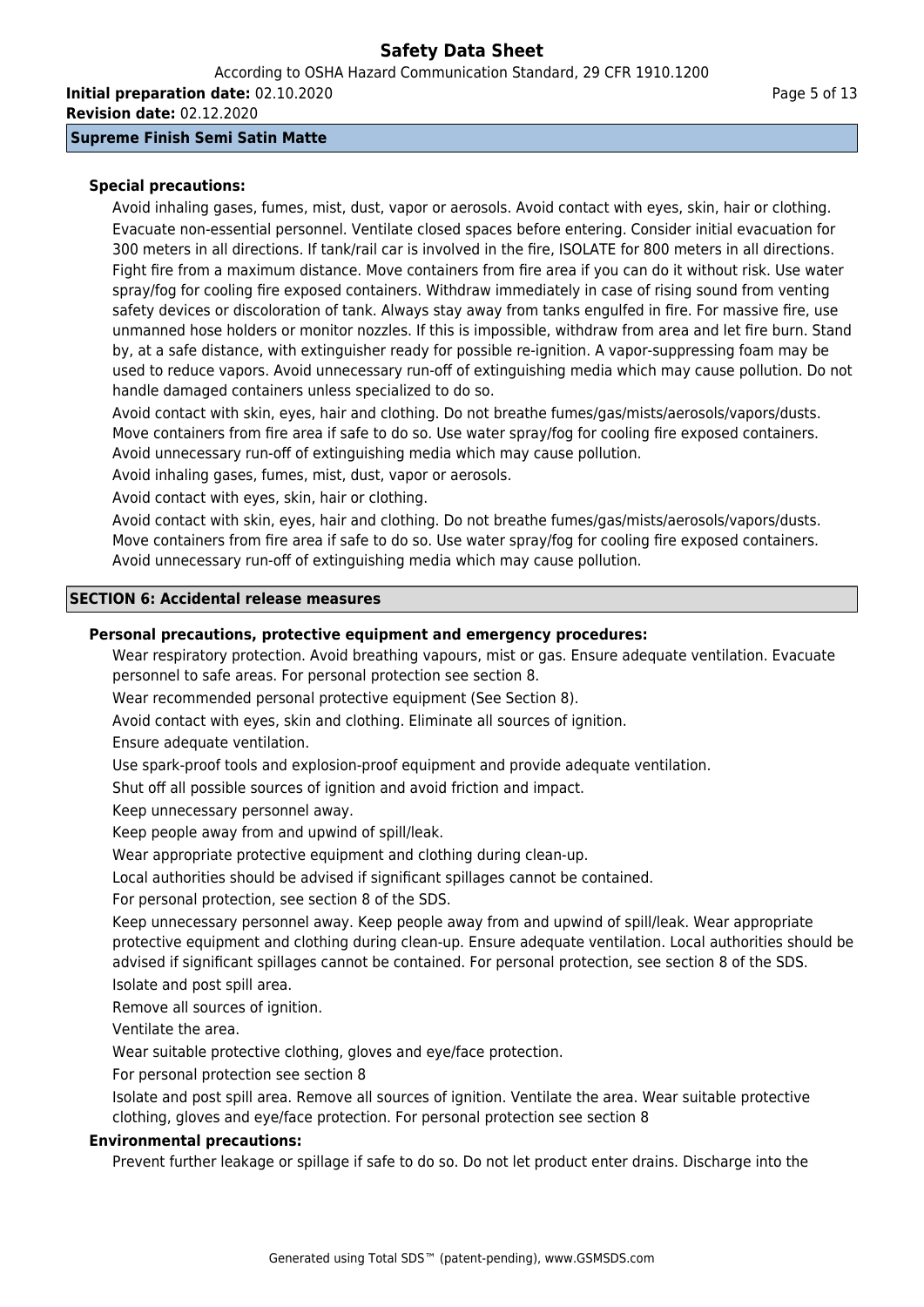According to OSHA Hazard Communication Standard, 29 CFR 1910.1200

**Initial preparation date:** 02.10.2020

**Revision date:** 02.12.2020

### **Supreme Finish Semi Satin Matte**

environment must be avoided.

Prevent from reaching drains, sewer or waterway.

If contamination of sewers or waterways has occurred advise local emergency services.

Avoid discharge into drains, water courses or onto the ground.

Prevent further leakage if safe to do so.

Inform authorities if spill cannot be contained.

Avoid discharge into drains, water courses or onto the ground. Prevent further leakage if safe to do so. Inform authorities if spill cannot be contained.

Keep material out of lakes, streams, ponds, and sewer drains.

## **Methods and material for containment and cleaning up:**

Carefully sweep material into a designated PLASTIC waste container. Collect in plastic containers only. Remove all sources of ignition, contain and collect spill. Absorb with a noncombustible absorbent material such as sand and containerize for disposal.

Contain and soak up spill with absorbent that does not react with spilled product. Place used absorbent into suitable, covered, labelled containers for disposal.

Vacuum or sweep up material and place into a suitable disposal container.

Wear a self-contained breathing apparatus and appropriate personal protection.

Provide ventilation.

Vacuum or sweep up material and place into a suitable disposal container. Wear a self-contained breathing apparatus and appropriate personal protection. Provide ventilation.

Clean and neutralize spill area, tools and equipment by washing with water and soap.

Absorb rinsate and add to the collected waste.

Waste must be classified and labeled prior to recycling or disposal.

Dispose of waste as indicated in Section 13.

Clean and neutralize spill area, tools and equipment by washing with water and soap. Absorb rinsate and add to the collected waste. Waste must be classified and labeled prior to recycling or disposal. Dispose of waste as indicated in Section 13.

## **Reference to other sections:**

For disposal see section 13.

See Section 13 for waste disposal.

For further information refer to section 7 and section 13.

## **SECTION 7: Handling and storage**

## **Precautions for safe handling:**

Wear gloves and eye protection when handling, moving or using this product. Do not contaminate water, food, or feed by storage or disposal.

Avoid skin and eye contact and breathing in vapor. All potential sources of ignition (open flames, pilot lights, furnaces, spark producing switches and electrical equipment etc.) must be eliminated both in and near the work area. Do NOT smoke. Take precautionary measures against static discharges. Wash hands thoroughly after handling.

Avoid contact with skin, eyes, and clothing. Follow good hygiene procedures when handling chemical materials. Refer to Section 8. Follow proper disposal methods. Refer to Section 13. Do not eat, drink, smoke, or use personal products when handling chemical substances.

Avoid contact with skin, eyes, and clothing.

Follow good hygiene procedures when handling chemical materials. Refer to Section 8. Follow proper disposal methods. Refer to Section 13.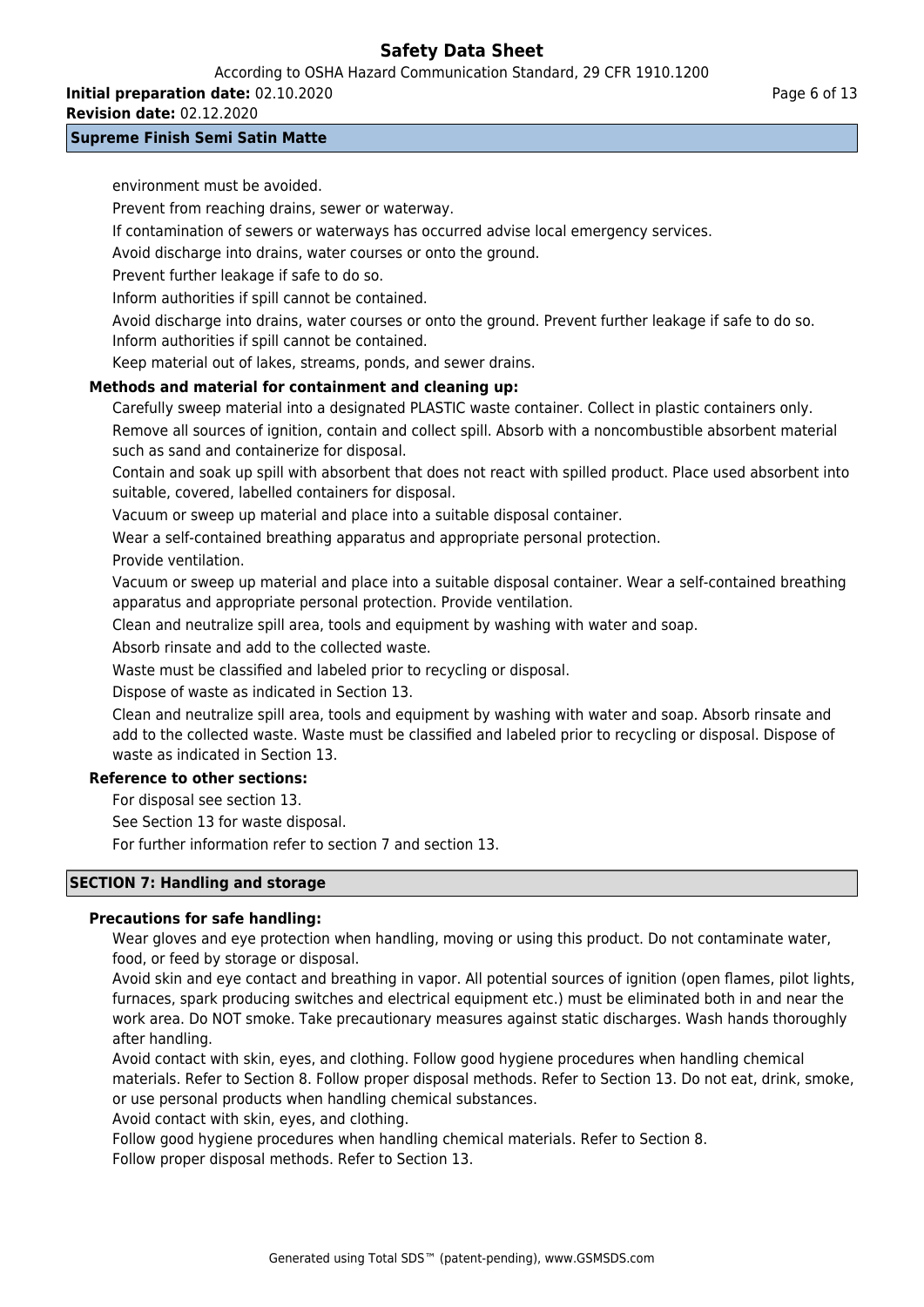According to OSHA Hazard Communication Standard, 29 CFR 1910.1200

**Initial preparation date:** 02.10.2020

**Revision date:** 02.12.2020

## **Supreme Finish Semi Satin Matte**

Do not eat, drink, smoke, or use personal products when handling chemical substances. Follow good hygiene procedures when handling chemical materials.

Refer to Section 8.

Follow proper disposal methods.

Refer to Section 13.

Avoid breathing dust/ fume/ gas/mist/vapors/spray. Keep away from all sources of ignition. Avoid contact with skin and eyes.

## **Conditions for safe storage, including any incompatibilities:**

Store in a cool, dry, well ventilated place. Store away from sources of heat or ignition. Store away from incompatible materials described in Section 10. Keep containers closed when not in use Store in a cool, dry, well ventilated place.

Store away from sources of heat or ignition.

Store away from incompatible materials described in Section 10.

Keep containers closed when not in use

Store in cool location. Keep away from food and beverages. Protect from freezing and physical damage. Provide ventilation for containers. Keep container tightly sealed. Store away from incompatible materials. Store in cool, dry place and keep container tightly closed. Do not store in direct sunlight.

## **SECTION 8: Exposure controls/personal protection**

Only those substances with limit values have been included below.

## **Occupational Exposure limit values:**

| Country (Legal Basis) | <b>Substance</b>                           | <b>Identifier</b> | <b>Permissible concentration</b>                  |
|-----------------------|--------------------------------------------|-------------------|---------------------------------------------------|
| l ACGIH               | Silica gel, precipitated, crystalline free | 112926-00-8       | TWA: 10 mg/m <sup>3</sup> (ACGIH TLV)             |
| <b>OSHA</b>           | Silica gel, precipitated, crystalline free | 112926-00-8       | TWA: 6 mg/m <sup>3</sup> (Table Z-1-A)            |
|                       | Silica gel, precipitated, crystalline free | 112926-00-8       | 8-Hour TWA: 0.8 mg/m <sup>3</sup> (Table<br>$Z-3$ |
| l NIOSH               | Silica gel, precipitated, crystalline free | 112926-00-8       | REL: 6 mg/m <sup>3</sup> (10 hr)                  |
|                       | Silica gel, precipitated, crystalline free | 112926-00-8       | IDLH: 3000 mg/m <sup>3</sup>                      |

## **Biological limit values:**

No biological exposure limits noted for the ingredient(s).

## **Information on monitoring procedures:**

Not determined or not applicable.

## **Appropriate engineering controls:**

Effective ventilation in all processing areas.

Use local exhaust ventilation to maintain airborne concentrations below the TLV.

## **Personal protection equipment**

## **Eye and face protection:**

Safety goggles Safety goggles or safety glasses with side shields Safety glasses

## **Skin and body protection:**

Impervious clothing, chemical resistant gloves Chemical resistant clothing and gloves Impervious clothing and chemical resistant gloves Impervious clothing, Chemical resistant gloves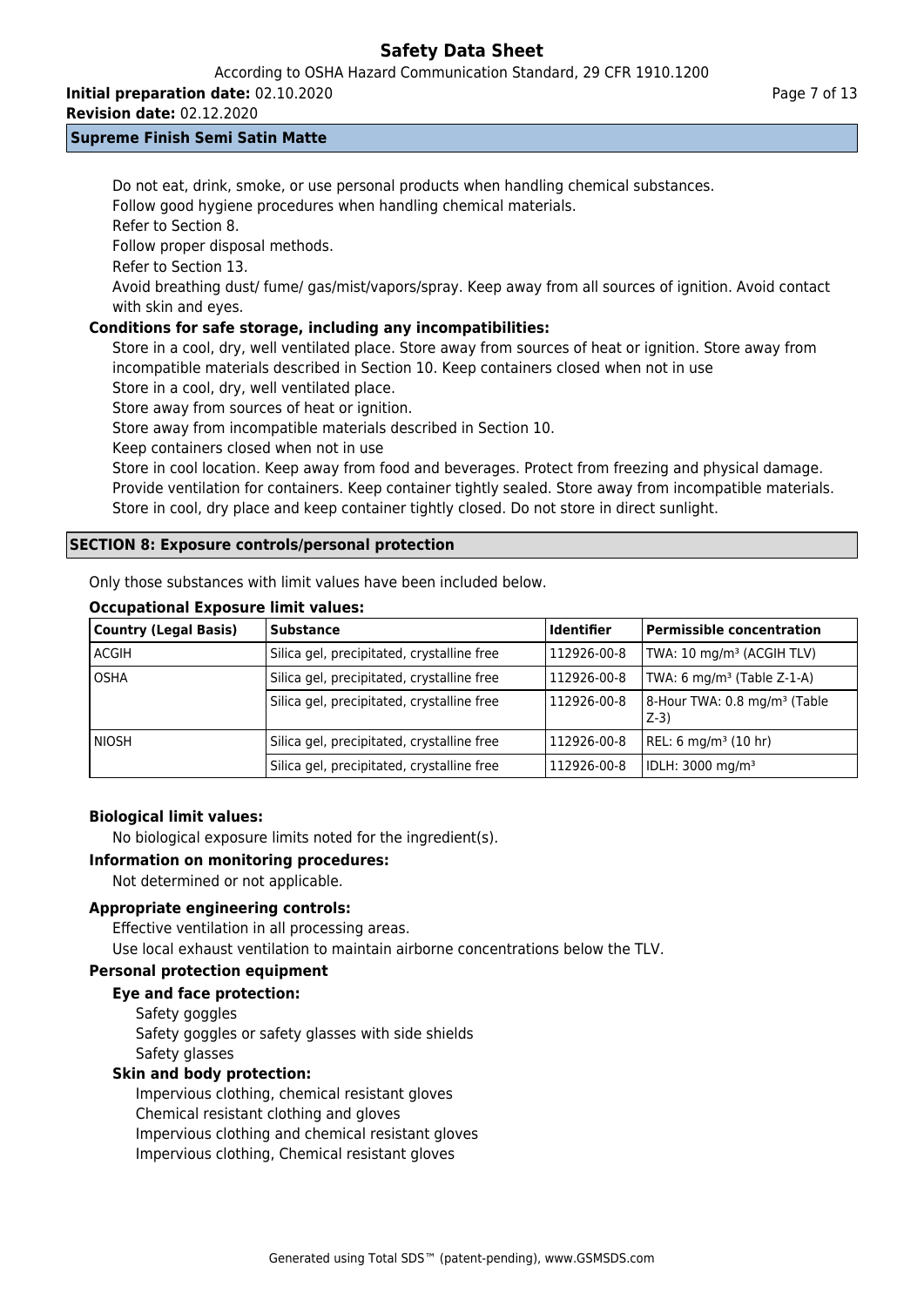According to OSHA Hazard Communication Standard, 29 CFR 1910.1200

**Initial preparation date:** 02.10.2020

**Revision date:** 02.12.2020

### **Supreme Finish Semi Satin Matte**

Chemical resistant clothing, chemical resistant gloves

## **Respiratory protection:**

In case of insufficient ventilation, wear suitable respiratory protection

In case of insufficent ventialation, wear suitable respiratory protection

### **General hygienic measures:**

Handle in accordance with good industrial hygiene and safety measures. Wash hands and face after handling chemical products. Wash hands before eating, drinking and smoking. Wash hands at the end of the workday.

Handle in accordance with good industrial hygiene and safety measures. Wash hands and face after handling chemical products. Wash hands before eating, drinking and smoking. Wash hands at the end of the workday. Appropriate techniques should be applied to remove contaminated clothing and shoes. Wash contaminated clothing before reuse.

Handle in accordance with good industrial hygiene and safety measures.

Wash hands and face after handling chemical products.

Wash hands before eating, drinking and smoking.

Wash hands at the end of the workday.

### **SECTION 9: Physical and chemical properties**

## **Information on basic physical and chemical properties**

| <b>Appearance</b>                         | pale yellow liquid                   |
|-------------------------------------------|--------------------------------------|
| Odor                                      | mild petroleum odor                  |
| <b>Odor threshold</b>                     | <b>NA</b>                            |
| pH                                        | <b>NA</b>                            |
| <b>Melting point/freezing point</b>       | <b>NA</b>                            |
| Initial boiling point/range               | 161-198C (Stoddard Solvent)          |
| <b>Flash point (closed cup)</b>           | 101F TCC                             |
| <b>Evaporation rate</b>                   | $0.18$ (BuAc = 1) (Stoddard Solvent) |
| <b>Flammability (solid, gas)</b>          | <b>NA</b>                            |
| <b>Upper flammability/explosive limit</b> | 5.6% (Stoddard Solvent)              |
| Lower flammability/explosive limit        | 0.8% (Stoddard Solvent)              |
| <b>Vapor pressure</b>                     | 27 KPa @ 20C (Stoddard Solvent)      |
| <b>Vapor density</b>                      | 4.9 (air = $1)$ (Stoddard Solvent)   |
| <b>Density</b>                            | 0.91                                 |
| <b>Relative density</b>                   | <b>NA</b>                            |
| <b>Solubilities</b>                       | not soluble in water                 |
| Partition coefficient (n-octanol/water)   | <b>NA</b>                            |
| <b>Auto/Self-ignition temperature</b>     | 260C (Stoddard Solvent)              |
| <b>Decomposition temperature</b>          | <b>NA</b>                            |
| <b>Dynamic viscosity</b>                  | <b>NA</b>                            |
| <b>Kinematic viscosity</b>                | <b>NA</b>                            |
| <b>Explosive properties</b>               | <b>NA</b>                            |
| <b>Oxidizing properties</b>               | <b>NA</b>                            |

### **Other information**

Page 8 of 13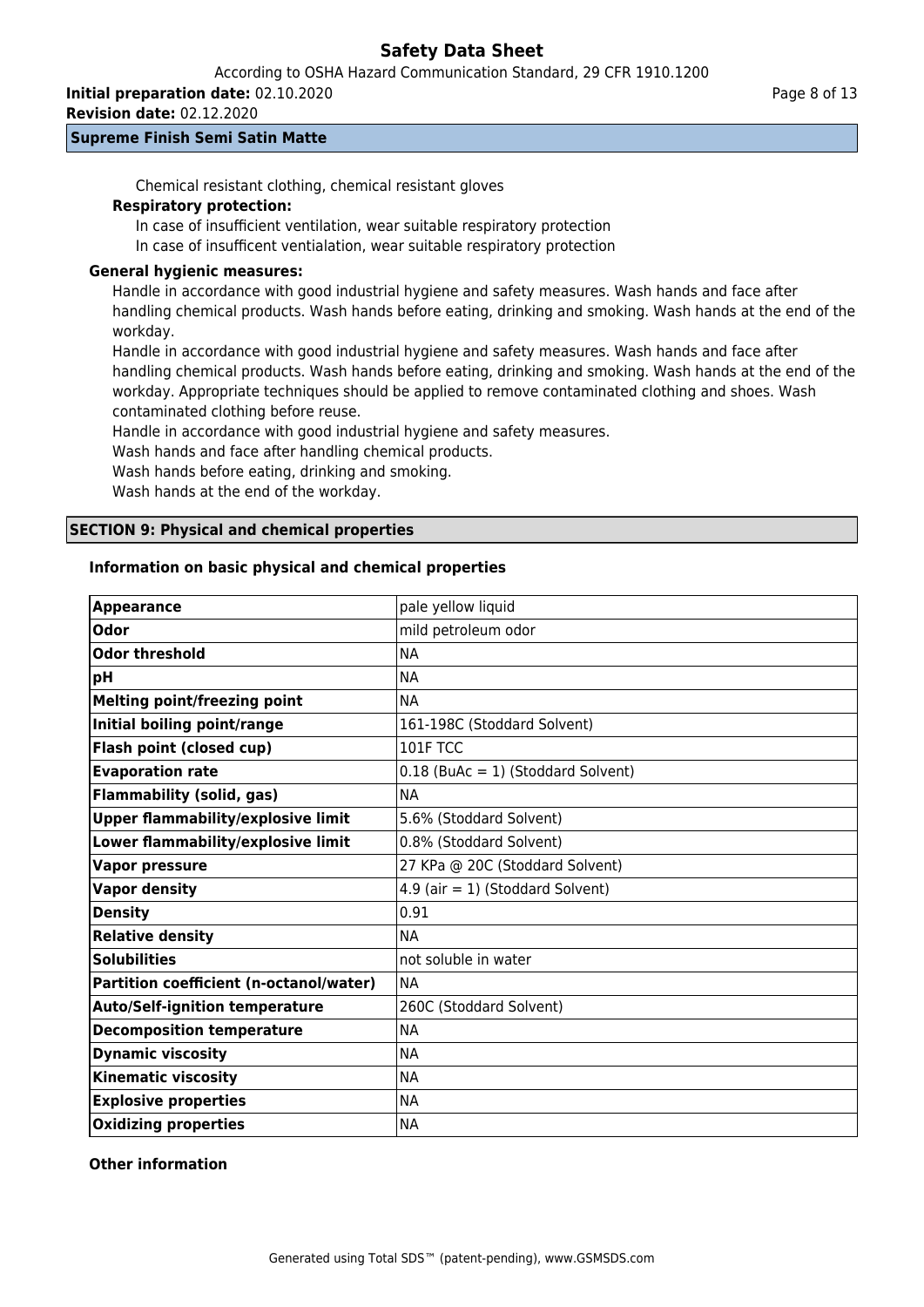According to OSHA Hazard Communication Standard, 29 CFR 1910.1200

# **Initial preparation date:** 02.10.2020

**Revision date:** 02.12.2020

#### **Supreme Finish Semi Satin Matte**

**VOC g/l** 517 g/l

## **SECTION 10: Stability and reactivity**

## **Reactivity:**

Stable and non-reactive under normal conditions of use, storage and transport.

#### **Chemical stability:**

Stable under normal storage and handling conditions.

Stable under recommended storage and handling conditions.

## **Possibility of hazardous reactions:**

Under normal conditions of storage and use, hazardous reactions will not occur.

No dangerous reaction known under conditions of normal use.

#### **Conditions to avoid:**

Incompatible materials.

Avoid heat, sparks, open flames and other ignition sources. Contact with incompatible materials.

#### **Incompatible materials:**

Strong oxidizing agents.

Strong oxidizing agents and strong acids.

### **Hazardous decomposition products:**

Under normal conditions of storage and use, hazardous decomposition products should not be produced. Carbon oxides (COx).

Under normal conditions of storage and use, hazardous decomposition products should not be produced

#### **SECTION 11: Toxicological information**

#### **Acute toxicity**

**Assessment:** Based on available data, the classification criteria are not met.

**Product data:** No data available.

### **Substance data:**

| <b>Name</b><br>l Route                        |            | Result                               |  |
|-----------------------------------------------|------------|--------------------------------------|--|
| Distillates (petroleum),                      | loral      | LD50 >5000: Rat mg/kg                |  |
| hydrotreated light                            | ldermal    | LD50 >2000: Rabbit mg/kg             |  |
|                                               | Inhalation | $ LC50 > 5.28$ : Rat mg/L (4h Vapor) |  |
| Silica gel, precipitated,<br>crystalline free | loral      | LD50 Mouse: > 15,000 mg/kg           |  |

#### **Skin corrosion/irritation**

#### **Assessment:**

Causes skin irritation.

**Product data:**

No data available.

**Substance data:** No data available.

#### **Serious eye damage/irritation**

#### **Assessment:**

Causes serious eye irritation.

## **Product data:**

No data available.

**Substance data:** No data available.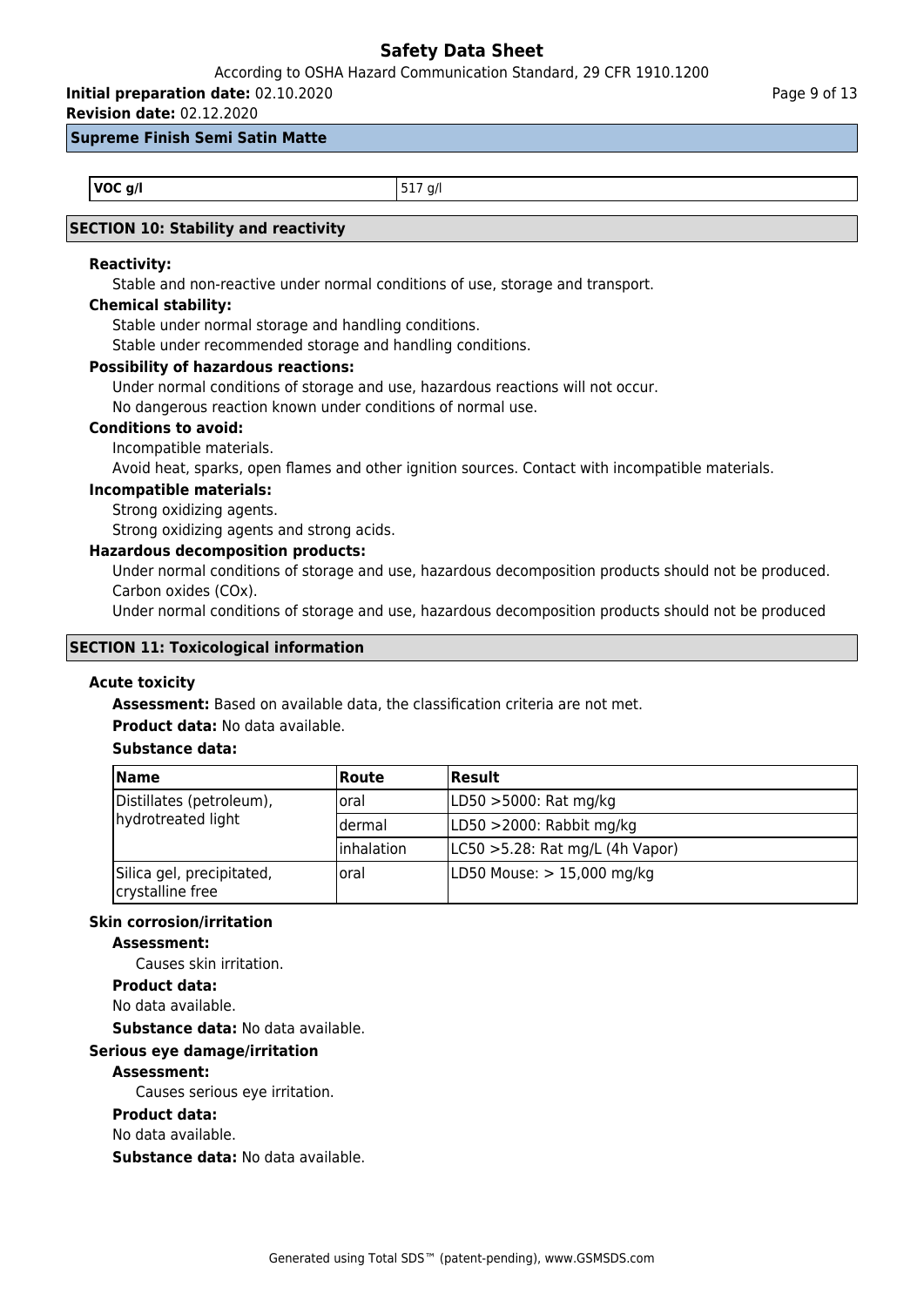**Initial preparation date:** 02.10.2020

**Revision date:** 02.12.2020

**Supreme Finish Semi Satin Matte**

|  |  |  | <b>Respiratory or skin sensitization</b> |
|--|--|--|------------------------------------------|
|--|--|--|------------------------------------------|

#### **Assessment:**

May cause an allergic skin reaction.

#### **Product data:**

No data available.

**Substance data:** No data available.

#### **Carcinogenicity**

#### **Assessment:**

May cause cancer.

**Product data:** No data available.

**Substance data:** No data available.

#### **International Agency for Research on Cancer (IARC):**

| <b>Name</b>                                   | <b>Classification</b> |
|-----------------------------------------------|-----------------------|
| Silica gel, precipitated,<br>crystalline free | <b>IGroup 3</b>       |

#### **National Toxicology Program (NTP):** None of the ingredients are listed.

#### **OSHA Carcinogens:** Not applicable

**Germ cell mutagenicity**

#### **Assessment:**

May cause genetic defects.

#### **Product data:**

## No data available.

**Substance data:** No data available.

#### **Reproductive toxicity**

#### **Assessment:**

Suspected of damaging fertility or the unborn child.

#### **Product data:**

No data available.

**Substance data:** No data available.

#### **Specific target organ toxicity (single exposure)**

#### **Assessment:**

May cause drowsiness or dizziness.

#### **Product data:**

No data available.

**Substance data:** No data available.

#### **Specific target organ toxicity (repeated exposure)**

#### **Assessment:**

Causes damage to organs through prolonged or repeated exposure.

#### **Product data:**

No data available.

**Substance data:** No data available.

#### **Aspiration toxicity**

**Assessment:** Based on available data, the classification criteria are not met.

#### **Product data:**

No data available.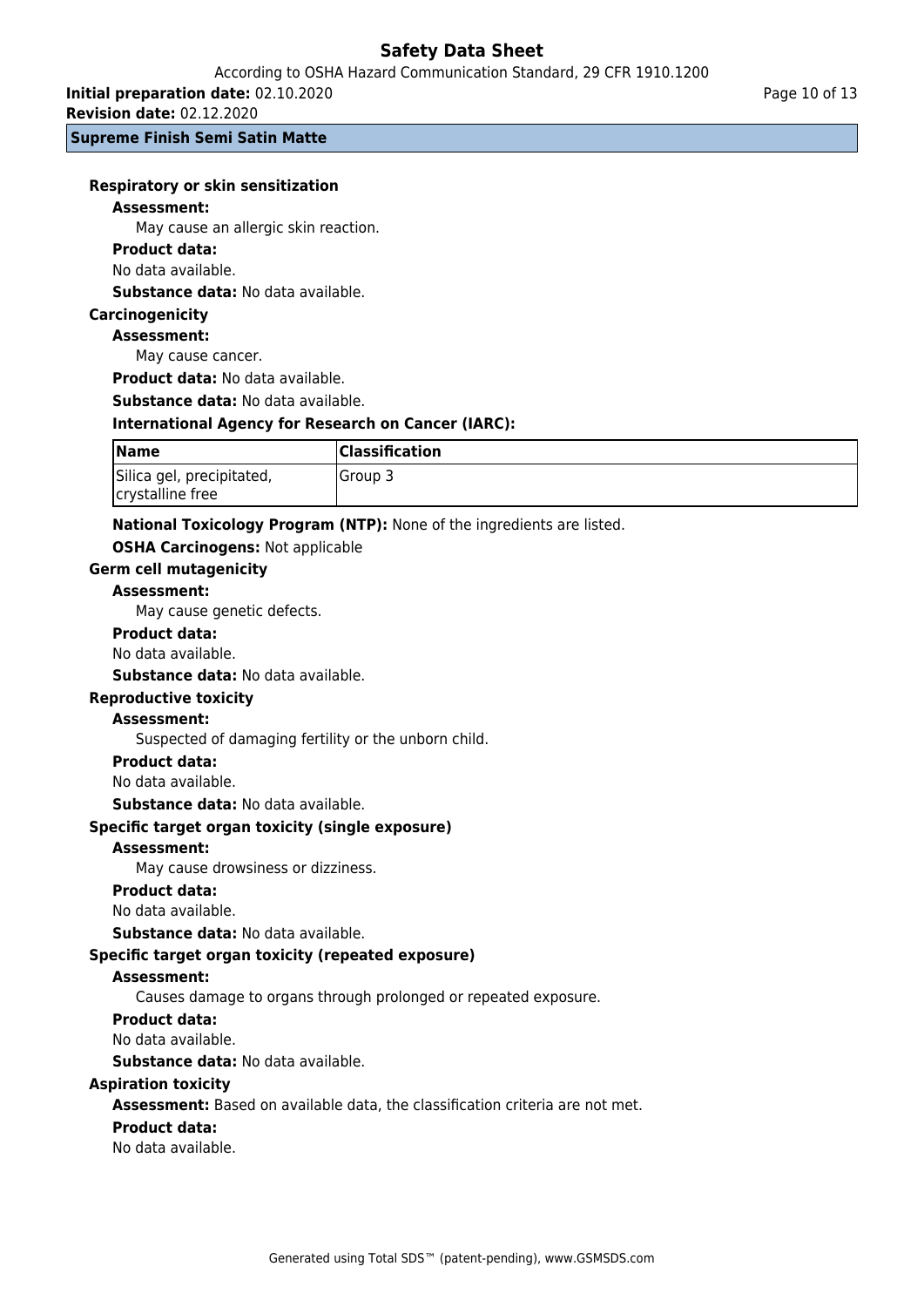## According to OSHA Hazard Communication Standard, 29 CFR 1910.1200

**Initial preparation date:** 02.10.2020

**Revision date:** 02.12.2020

#### **Supreme Finish Semi Satin Matte**

#### **Substance data:**

| <b>Name</b>                                    | <b> Result</b>                                |
|------------------------------------------------|-----------------------------------------------|
| Distillates (petroleum),<br>hydrotreated light | May be fatal if swallowed and enters airways. |

#### **Information on likely routes of exposure:**

No data available.

**Symptoms related to the physical, chemical and toxicological characteristics:** No data available.

## **Other information:**

No data available.

#### **SECTION 12: Ecological information**

### **Acute (short-term) toxicity**

**Assessment:** Based on available data, the classification criteria are not met.

**Product data:** No data available.

## **Substance data:**

| <b>Name</b>              | Result                                                      |  |
|--------------------------|-------------------------------------------------------------|--|
| Distillates (petroleum), | LC50 Pimephales promelas: 41 - 45 mg/L (96 H)               |  |
| hydrotreated light       | LC50 Oncorhynchus mykiss: 2.34 - 9.22 mg/L (96 H)           |  |
|                          | EC50 Daphnia Magna: 170 - 226 mg/L (24 H)                   |  |
|                          | EC50 Selenastrum capricornutum (Algae): 19 - 56 mg/L (72 H) |  |

#### **Chronic (long-term) toxicity**

**Assessment:** Based on available data, the classification criteria are not met.

**Product data:** No data available.

**Substance data:** No data available.

#### **Persistence and degradability**

**Product data:** No data available. **Substance data:** No data available.

#### **Bioaccumulative potential**

**Product data:** No data available. **Substance data:** No data available.

#### **Mobility in soil**

**Product data:** No data available.

**Substance data:** No data available.

**Other adverse effects:** No data available.

#### **SECTION 13: Disposal considerations**

#### **Disposal methods:**

It is the responsibility of the waste generator to properly characterize all waste materials according to applicable regulatory entities

#### **Contaminated packages:**

Not determined or not applicable.

#### **SECTION 14: Transport information**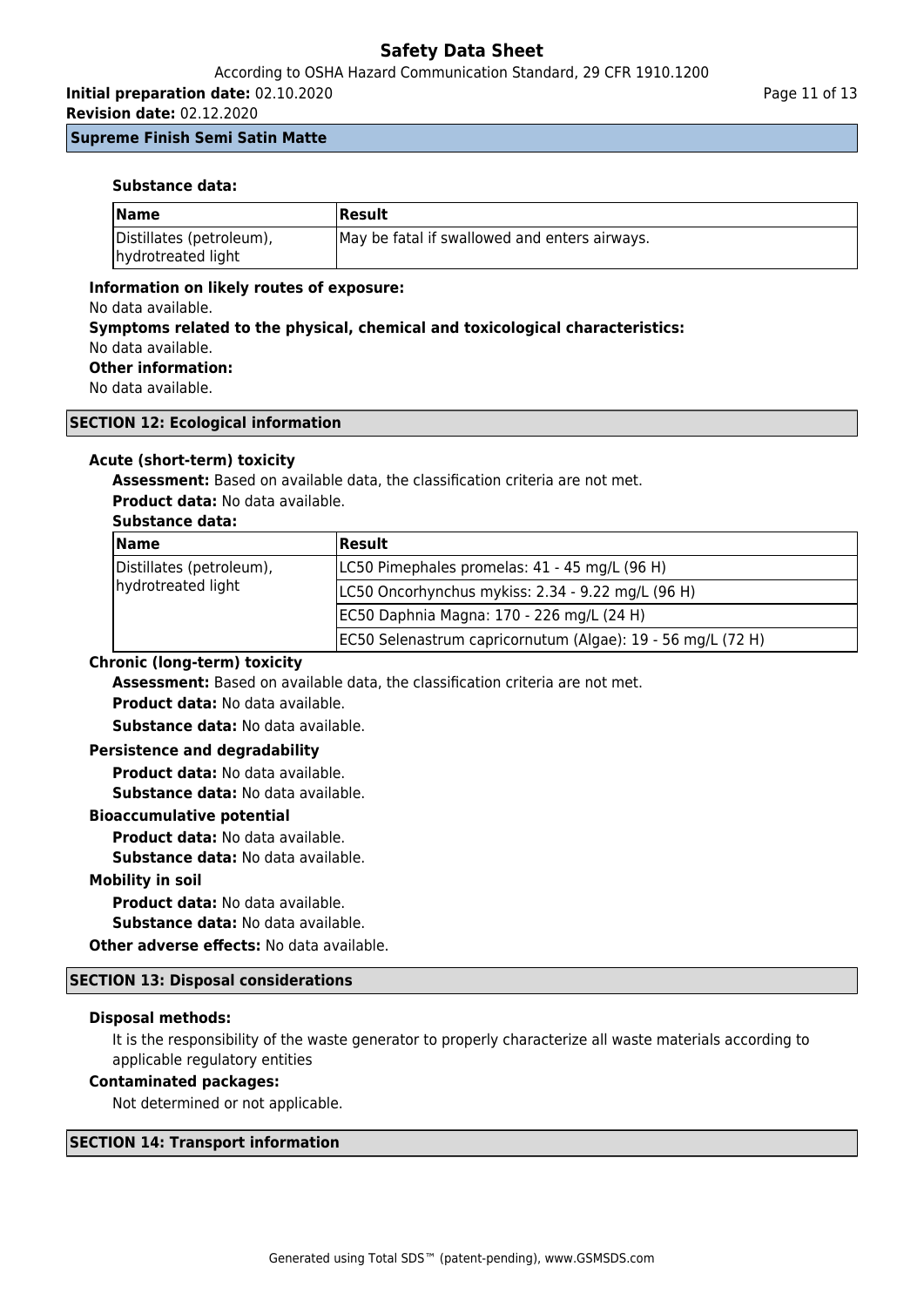According to OSHA Hazard Communication Standard, 29 CFR 1910.1200 **Initial preparation date:** 02.10.2020

**Revision date:** 02.12.2020

**Supreme Finish Semi Satin Matte**

# **UN number** 1463 **UN proper shipping name** | UN 1463, Paint, Class 3 Packing Group III, Labels 3, Emergency Response 128 **UN transport hazard class(es)** None **Packing group**  $\vert$  III **Environmental hazards** None **Special precautions for user** None **Additional Information** May be classed as a Combustible Liquid for U.S. Ground.

## **United States Transportation of dangerous goods (49 CFR DOT)**

| <b>International Maritime Dangerous Goods (IMDG)</b> |  |  |  |  |  |
|------------------------------------------------------|--|--|--|--|--|
|------------------------------------------------------|--|--|--|--|--|

| UN number                     | 1463                                                                           |
|-------------------------------|--------------------------------------------------------------------------------|
| UN proper shipping name       | UN 1463, Paint, Class 3 Packing Group III, Labels 3, Emergency<br>Response 128 |
| UN transport hazard class(es) | l None                                                                         |
| <b>Packing group</b>          | ШI                                                                             |
| <b>Environmental hazards</b>  | None                                                                           |
| Special precautions for user  | None                                                                           |
| <b>EmS</b> number             | l1: F-E, 2: S-E                                                                |

## **International Air Transport Association Dangerous Goods Regulations (IATA-DGR)**

| UN number                           | 1463                                                                           |
|-------------------------------------|--------------------------------------------------------------------------------|
| UN proper shipping name             | UN 1463, Paint, Class 3 Packing Group III, Labels 3, Emergency<br>Response 128 |
| UN transport hazard class(es)       | <b>None</b>                                                                    |
| Packing group                       | ШI                                                                             |
| <b>Environmental hazards</b>        | None                                                                           |
| <b>Special precautions for user</b> | <b>None</b>                                                                    |
| <b>Passenger and cargo</b>          | 355                                                                            |
| <b>Cargo aircraft only</b>          | 366                                                                            |

## **SECTION 15: Regulatory information**

#### **United States regulations**

|  |  |  |  | <b>Inventory listing (TSCA):</b> |
|--|--|--|--|----------------------------------|
|--|--|--|--|----------------------------------|

| 64742-47-8 | Distillates (petroleum), hydrotreated light | <b>Listed</b> |
|------------|---------------------------------------------|---------------|
|            |                                             |               |

**Significant New Use Rule (TSCA Section 5):** Not determined.

**Export notification under TSCA Section 12(b):** Not determined.

## **SARA Section 311/312 hazards:**

| l Acute | 5.0001<br>unu | $\cdots$<br>IFire<br>ᆢ | `ACCLITA<br>,,,, | ictive<br>-11 |
|---------|---------------|------------------------|------------------|---------------|
| No      | 'No           | No                     | -No              | No<br>__      |

**SARA Section 302 extremely hazardous substances:** Not determined.

**SARA Section 313 toxic chemicals:**